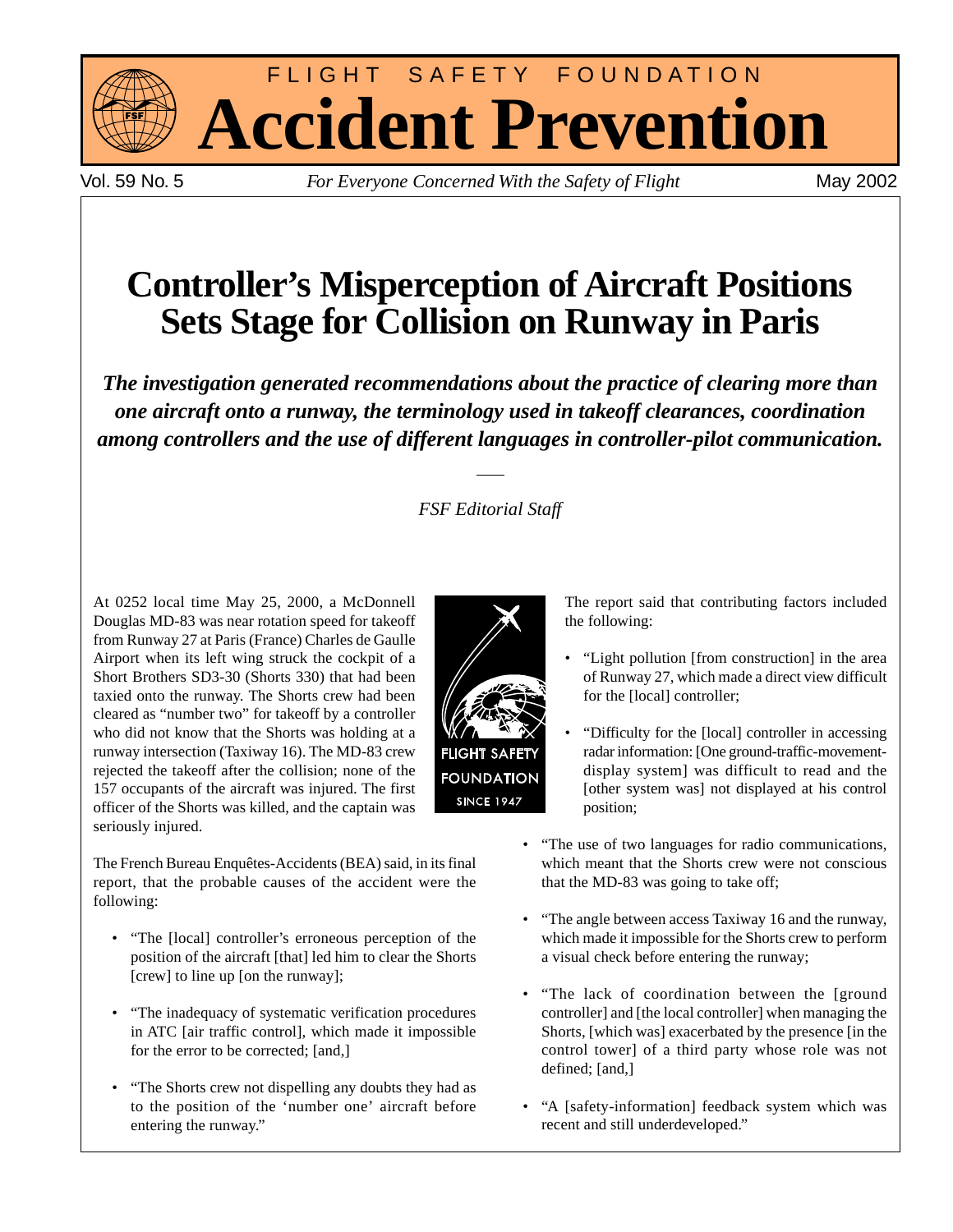The MD-83, operated by Air Liberté of Paris, was departing on a charter flight to Madrid, Spain. The captain, 55, had an airline transport pilot (ATP) license and 11,418 flight hours. The first officer, 47, had a commercial pilot license and 11,104 flight hours.

The Shorts, operated by Streamline Aviation of Luton, England, was departing on a cargo flight to Luton. The captain, 41, had



## **Short Brothers SD3-30**

The Short Brothers SD3-30 (Shorts 330) is a twin-turboprop, short-range commuter/regional transport derived from the SC.7 Skyvan, a short-takeoff-and-landing (STOL) utility transport that first flew in 1963 with reciprocating engines and later was equipped with turboprop engines. The 330, which has a larger cabin than the Skyvan and retractable landing gear, first flew in 1974.

The aircraft has two Pratt & Whitney PT6A-45R engines, each producing 893 kilowatts (1,198 shaft horsepower) and driving a Hartzell five-blade propeller. Maximum usable fuel capacity is 2,182 liters (577 gallons).

The 330 accommodates two pilots and up to 30 passengers. Maximum takeoff weight is 10,387 kilograms (22,900 pounds). Maximum landing weight is 10,251 kilograms (22,600 pounds).

Takeoff distance at maximum takeoff weight and standard atmospheric conditions is 1,159 meters (3,800 feet). Maximum rate of climb at sea level is 1,180 feet per minute. Singleengine service ceiling is 11,500 feet. At 9,525 kilograms (21,000 pounds) and 10,000 feet, maximum cruising speed is 190 knots and economy cruising speed is 160 knots. Range at 10,000 feet with 30 passengers and no fuel reserves is 876 kilometers (473 nautical miles). Stall speed at maximum landing weight and in landing configuration is 73 knots.♦

Source: Jane's All the World's Aircraft

an ATP license and 2,240 flight hours, including 1,005 flight hours in type. The first officer, 43, had a commercial pilot license and 4,370 flight hours, including 14 flight hours in type.

The local controller, 36, conducted ATC services in Bastia, France, from 1985 to 1990, and at Paris Charles de Gaulle Airport from 1990 to 1998. He then was employed as an instructor at the École Nationale de l'Aviation Civile (ENAC; the national civil aviation college).

The local controller was completing his sixth day of a twoweek qualification-maintenance course at the airport. He had begun duty in the tower at 2000.

Automatic terminal information service (ATIS) information recorded at 0210 said that Runway 27 and Runway 26L were being used for landings, and Runway 27 and 26R were being used for departures. Winds were from 230 degrees at 15 knots. Visibility was 10 kilometers (six statute miles) in light rain, and there were scattered clouds at 2,300 feet.

A championship football (soccer) match between teams from Madrid, Spain, and Valence, France, had been held in Paris the evening of May 24, 2000. To accommodate a large number of flights departing to Madrid and Valence after the match, the airport used all three runways and more controllers than typical for evening duty.

At the time of the accident, operations on the three runways were being coordinated by controllers in the north control tower, which was 1,800 meters (5,906 feet) from the approach end of Runway 27. The south control tower had been in operation earlier but was closed when the level of traffic began to decrease.

A fourth runway was being constructed north of Runway 27. On the night of the accident, several taxiways were closed for construction; a new taxiway was under construction in an area between the north control tower and the approach end of Runway 27 (see Figure 1, page 3).

"Some 10 vehicles were employed on the work site, all equipped with orange emergency flashing lights," the report said. "Halogen lamps, approximately three meters [10 feet] high, were used to light the work site. The lights were pointed towards the ground."

At 0212, the ground controller told the MD-83 to taxi from the terminal to the holding point for Runway 27; the holding point is on Taxiway 19. The report said that the French language was used for communication between controllers and the MD-83 crew.

The local controller cleared the crew for takeoff at 0222. The first officer, however, told the local controller that they had a problem and wanted to maintain their position for 30 seconds.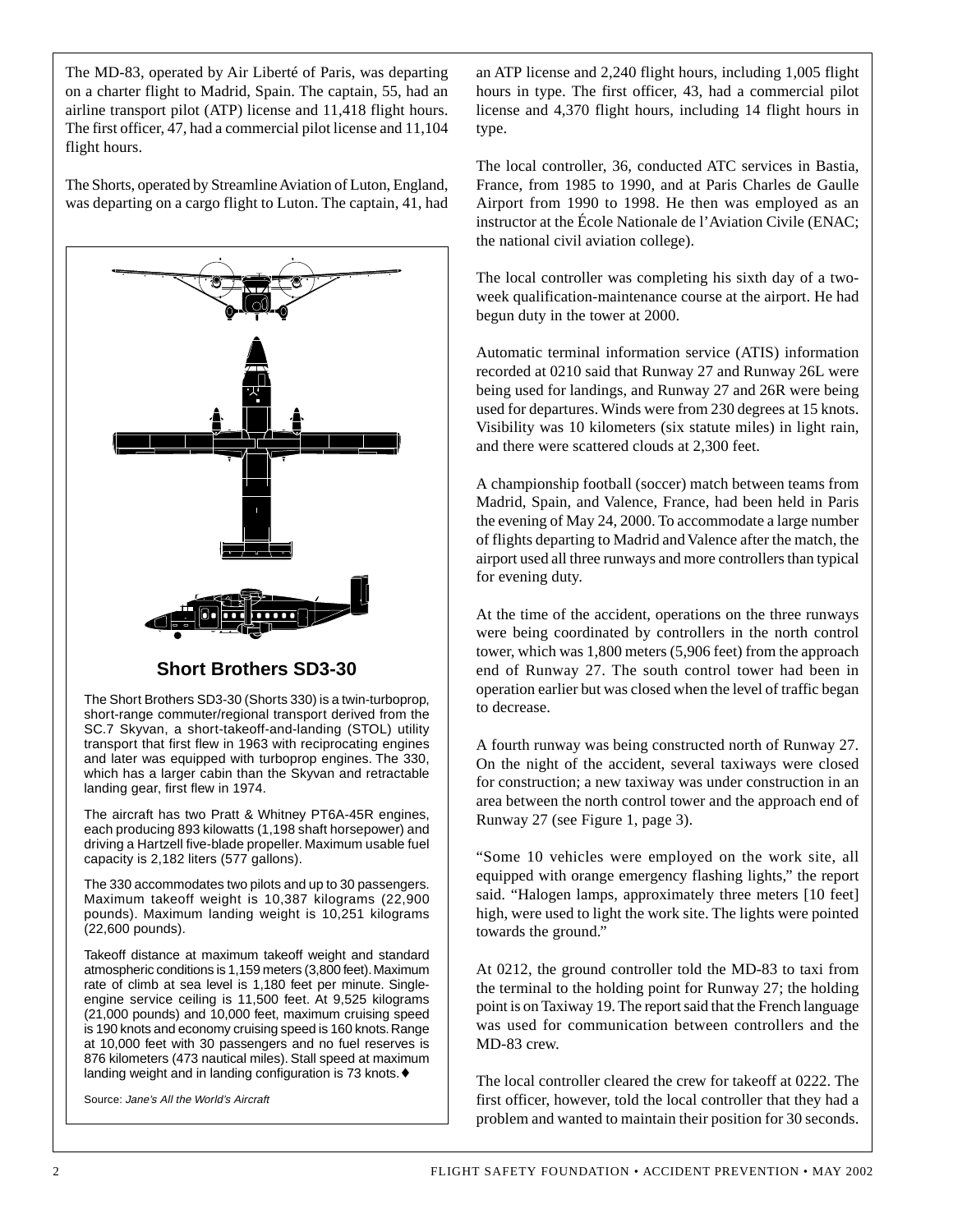



"Keep me informed if you need any assistance," the local controller said. About three minutes later, the local controller told the crew to taxi the airplane away from the Runway 27 holding point and to contact the ground controller.

The first officer told the ground controller, "Monsieur, we have to fix a small problem here, and we will call back in two minutes."

The MD-83 was moving slowly on Taxiway Q toward Runway 26R, which is on the south side of the airport. The ground controller told the crew that they could take off on Runway 26R, rather than returning to Runway 27 for takeoff.

The first officer said, "OK, we're going to sort out the problem and then we'll possibly backtrack [to Runway 27] if we can; and, if not, we'll take two six right, as you say."

The problem to which the first officer referred was a malfunction of the ram-air temperature (RAT) indicator for the autothrottle thrust computer. The crew determined that the autothrottle system would be out of service for the flight and that operation with an inoperative RAT indicator and an inoperative autothrottle system was authorized by the MD-83's minimum equipment list.

At 0238:20, while the MD-83 crew was discussing the RAT indication failure, the Shorts first officer told the ground controller that they were ready to taxi. The crew was told to taxi to the Runway 27 holding point. The English language was used for communication between the controllers and the Shorts crew.

At 0240:53, the MD-83 first officer told the ground controller that they had resolved the problem and that, unless they could make a 180-degree turn on Taxiway Q and return to Runway 27, they would depart on Runway 26R.

The ground controller said, "On Quebec, there's a track split [i.e., loop] I think you can maybe go back round, rather than do a one-eighty on the taxiway, which seems a bit doubtful."

The MD-83 first officer said that they would turn around at the track split.

The ground controller then said, "Streamline two hundred [the Shorts' call sign], do you wish an intersection for departure?"

"Intersection one six, please," the Shorts first officer said. The ground controller approved the request. (The intersection of Taxiway 16 is about 1,000 meters [3,281 feet] from the intersection of Taxiway 19.)

The ground controller then told the MD-83 crew to monitor the local control radio frequency. About one minute later, the ground controller told the Shorts crew to monitor the local control radio frequency.

The report said that the control tower operations manual required a ground controller to coordinate with the local controller when an aircraft is cleared to hold for takeoff on an intermediate taxiway. No verbal communication occurred between the ground controller and the local controller about the Shorts crew's clearance to hold for takeoff on Taxiway 16.

The flight-data strips for the MD-83 and the Shorts were transferred from the ground controller to the local controller by the "head of ATC," the report said.

The ground controller had made several written changes to the MD-83's flight-data strip based on his discussion of runway assignment with the crew. The report said that when the crew decided to return to Runway 27 for takeoff, the ground controller did not "update the strip completely." As a result, the local controller interpreted the information on the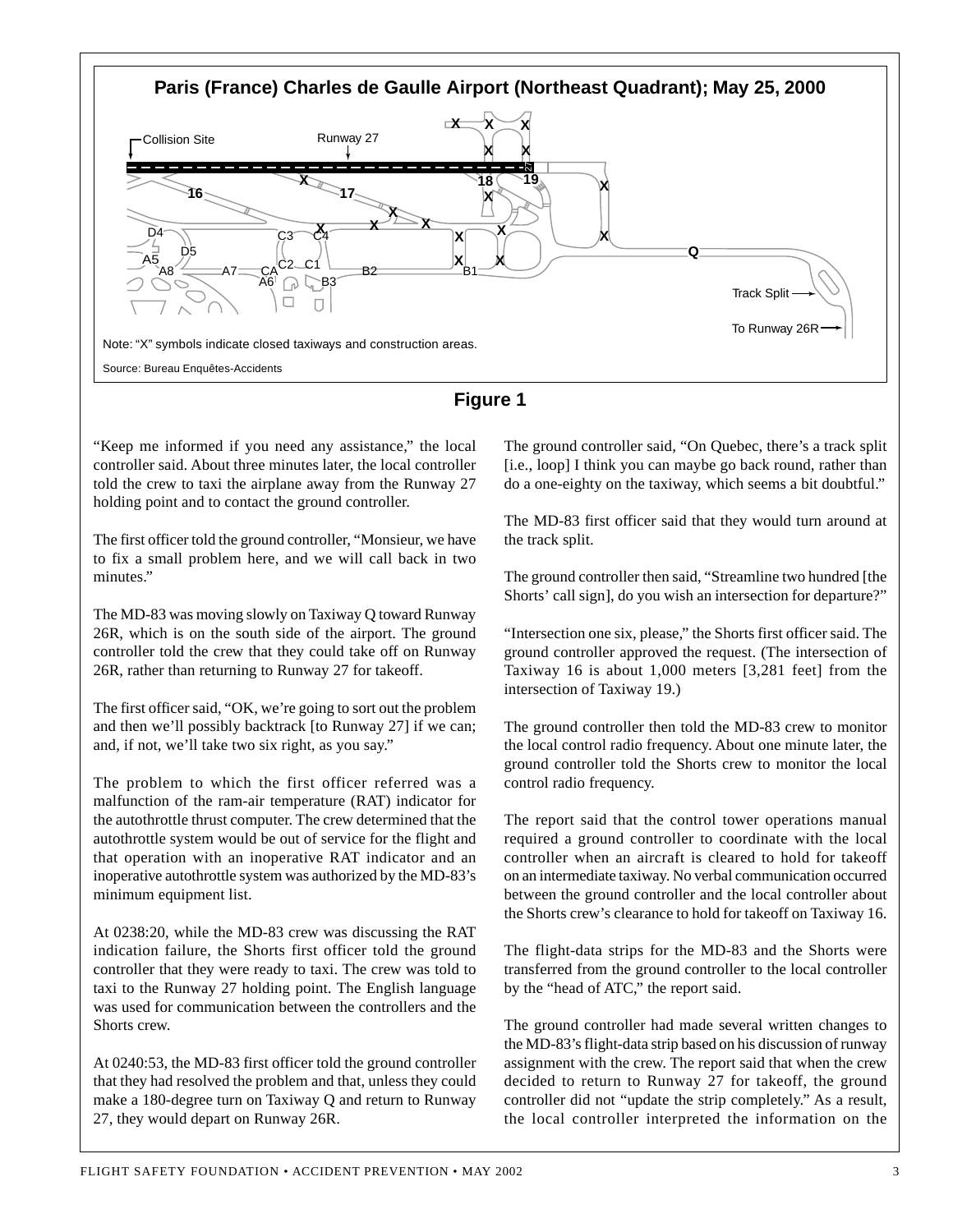flight-data strip as indicating that the MD-83 was holding for takeoff on Runway 26R.

At 0247:52, the local controller told the MD-83 crew that they would conduct the Aigle [eagle] 8 Bravo departure procedure. The first officer questioned the instruction, because the Aigle 8 Bravo departure typically is conducted by aircraft departing from Runway 26R; aircraft departing from Runway 27 typically conduct the Aigle 8 Alpha departure procedure.

"We're lined up on two seven here," the MD-83 first officer said.

"My mistake, eight eight zero seven [the MD-83's call sign]," the local controller said. "So, it is really two seven, and it will be a departure on Aigle 8 Alpha."

"Eight alpha," the MD-83 first officer said. "OK, no problem."

The controller then told the MD-83 crew to report when they observed a Boeing 737 on short final approach to Runway 27.

"We have an aircraft on final, and it's a thirty-seven," the MD-83 first officer said. "We see it clearly."

"Liberté eight eight zero seven, behind the traffic on short final on two seven, line up behind and wait," the controller said.

The MD-83 first officer said, "After the traffic on final, and if it's a thirty-seven, we line up and hold position runway two seven."

The controller then issued instructions to the crews of two other aircraft.

The B-737 passed in front of the Shorts and exited Runway 27 at Taxiway 10 at 0250:45.

At 0250:49, the controller said, "Liberté eight eight zero seven, cleared for takeoff two seven."

"Taking off on two seven, Liberté eight eight zero seven," the MD-83 first officer said.

The Shorts captain told investigators that he heard a message transmitted in French and that he did not understand the message.

The MD-83 captain told investigators that he observed beacon lights to his left and believed that the lights were on aircraft that were behind the MD-83.

"After receiving permission to take off, [the MD-83 captain] heard messages transmitted in English, which, for him, could only be addressed to the aircraft situated behind him," the report said. "This information, therefore, did not cause him to modify his course of action."

Five seconds after clearing the MD-83 crew for takeoff, the controller said, "Streamline two hundred, line up runway two seven and wait, number two."

"Line up runway two seven and wait, Streamline two hundred," the Shorts first officer said.

The Shorts captain began to taxi the aircraft onto the runway. Taxiway 16 is a high-speed exit for aircraft landing on Runway 9 and is at a 20-degree angle to Runway 27. The report said that the MD-83 would have been at the Shorts' five o'clock position.

The Shorts captain asked the first officer, "Where's the number one? Is he the number one?" The report said that the captain was referring to the B-737 that had passed by. While moving forward on the taxiway, however, the crew observed that the B-737 was slowing down and exiting the runway.

"When they realized that this aircraft had just landed, they were in doubt and looked for another aircraft, but this did not prevent them from entering the runway, especially as they were carrying out pre-line-up duties at the same time," the report said.

At 0251:45, the Shorts captain said, "Can you see anything down there?"

"No, I can't," the first officer said. "Unless there's one coming out in front."

"How about now?" the captain said.

The Shorts captain told investigators that he then leaned over to look out the right window and observed the lights of an aircraft.

"He applied the foot brakes immediately, and his aircraft stopped," the report said. "He realized there was nothing he could do to vacate the runway."

The MD-83 captain told investigators that he had observed an aircraft stopped on a taxiway about 200 meters to 300 meters (656 feet to 984 feet) ahead and believed that there was adequate clearance.

"Immediately after, since the aircraft appeared to be moving, [the MD-83 captain] prepared to abort the takeoff in case of contact," the report said. "While approaching  $V<sub>p</sub>$  [rotation speed], the captain saw the Shorts move forward from the left and heard the noise of its engines."

The MD-83 first officer called " $V_R$ " at 0251:59.

At 0252:01, the pilots of both aircraft voiced unintelligible exclamations. The CVRs in both aircraft then recorded the sound of impact.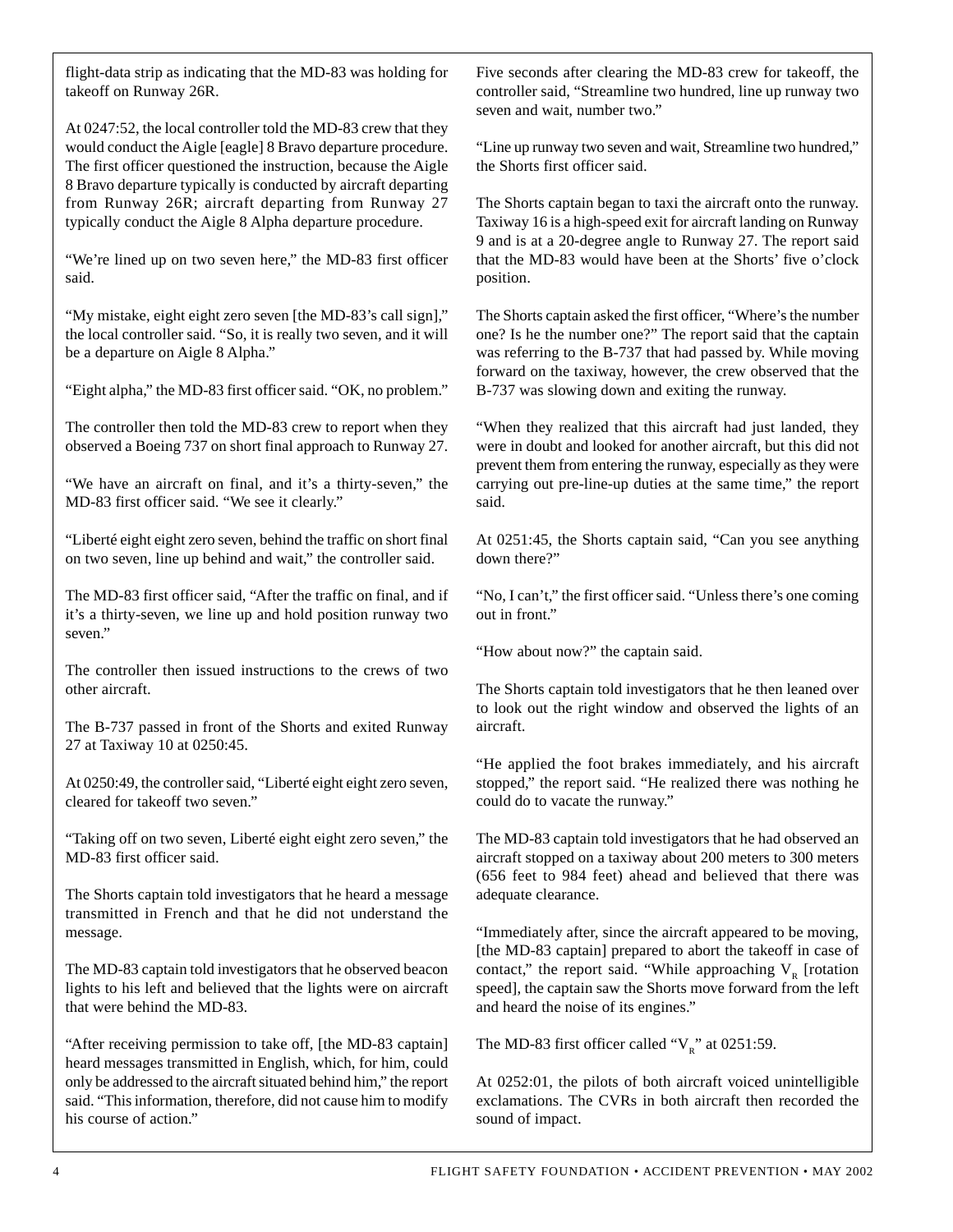The MD-83's groundspeed was between 152 knots and 155 knots when the collision occurred. The MD-83's left-wing tip separated when it struck the Shorts' right-wing strut. The MD-83's left wing then struck the Shorts' right-engine cowling, two of the five propeller blades and the cockpit.



### **McDonnell Douglas MD-83**

The MD-80 series jet transports are derivatives of the Douglas DC-9, which first flew in 1965. Douglas Aircraft Co. and McDonnell Co. merged in 1967 to form McDonnell Douglas Corp. The MD-80, originally called the Super 80, has longer wings, a longer fuselage and more fuel capacity than the DC-9, and an integrated digital flight control system.

The MD-80 prototype flew in 1979, and the airplane entered production in 1980 as the MD-81. Production of the MD-82 began in 1981. The MD-83, which first flew in 1984, is the same size as the MD-81 and MD-82, and has the same passenger capacity (172 passengers, maximum). The MD-83 has more fuel capacity, more fuel-efficient engines and, thus, greater range than its predecessors. The increased fuel capacity was derived by the installation of two extra tanks in the cargo compartment. Total fuel capacity is 26,495 liters (7,000 gallons).

The airplane has two Pratt & Whitney JT8D-219 engines, each rated at 9,526 kilograms (21,000 pounds) thrust. The engines are two percent more fuel efficient than the MD-82's JT8D-217 engines.

Maximum takeoff weight is 72,576 kilograms (160,000 pounds). Balanced field length at maximum takeoff weight is 2,554 meters (8,380 feet). Maximum level speed is 500 knots. maximum cruising speed is 0.76 Mach. Range with 155 passengers and domestic fuel reserve is 4,634 kilometers (2,502 nautical miles). Maximum landing weight is 63,277 kilograms (139,500 pounds). Landing distance at maximum landing weight is 1,585 meters (5,200 feet).♦

Source: Jane's All the World's Aircraft

"The point of impact with the cockpit was situated above the window line, approximately 50 centimeters [20 inches] to the rear of the right-hand forward-door frame," the report said. "This door was torn off and pushed to the inside of the fuselage. The opening created by the MD-83 wing is practically horizontal.

"Inside the cockpit, the seat backs were not damaged. The MD-83 wing cut through the central column located between the two seats. It then cut into the left-hand side approximately 50 centimeters into the back of the rear-left-side window. The [windshield] was broken and its uprights [were] cut through."

The Shorts first officer received head injuries and brain injuries that caused his immediate death. The captain received "superficial injury of the cranial vault in the back median parietal area," the report said.

The captain was thrown left on impact, and the first officer's body fell on him.

"He pushed away the body of the first officer … and attempted to move the aircraft off the runway while lighting the control panel above him with his torch [flashlight]," the report said. "After this, he tried to stop the engines, for which he had to use the fuel shut-off levers. He saw the rescue services approaching and tried to warn them, with the red filter of his torch, that the propellers were rotating. He was then evacuated from the aircraft."

The report said that no fuel leaked from the MD-83's damaged left wing. "Low-power electrical wires were cut off at the end of the left wing. These were used mainly to supply the navigation lights. No trace of electric arc or electrical fire could be found on these wires."

At 0252:23, the MD-83 first officer told the local controller that the MD-83 had struck another aircraft.

The local controller said, "Confirm that you have hit an aircraft, Liberté eight eight zero seven."

The first officer confirmed that the MD-83 had collided with a Shorts and told the local controller that they would taxi the MD-83 to the end of the runway and exit the runway.

"After vacating the runway and [receiving] confirmation of the damage by the senior flight attendant, the [MD-83] crew decided not to evacuate the passengers using the escape slides, so as to avoid any further trauma," the report said. Safety vehicles escorted the MD-83 to the apron, where the passengers disembarked.

The local controller made several radio transmissions to the Shorts crew, but none was acknowledged.

The report said that the local controller had perceived erroneously that all aircraft departing on Runway 27 were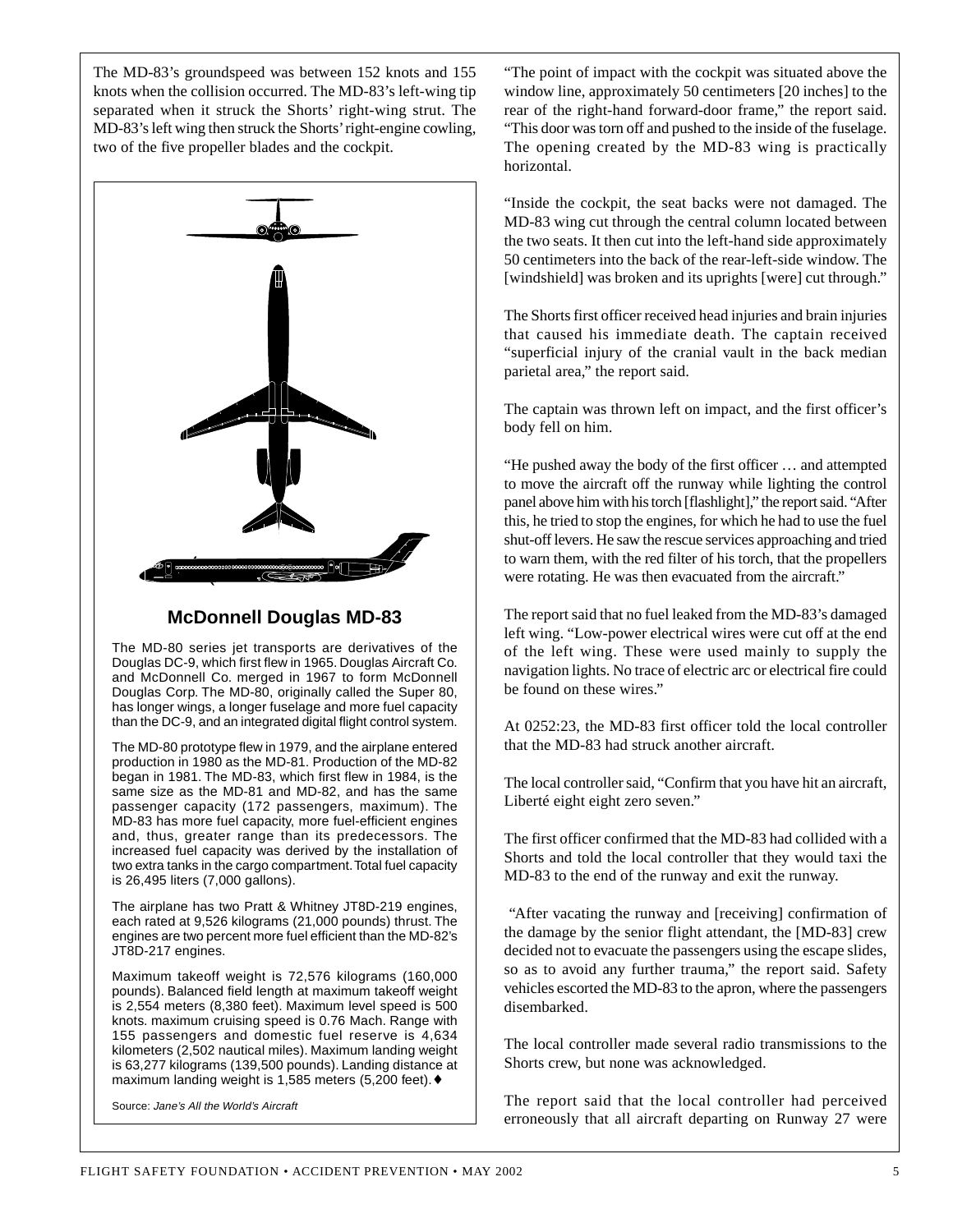beginning their takeoffs from the approach end of the runway and that the Shorts was behind the MD-83.

The report said that the following factors might have been involved in the local controller's erroneous perception of the position of the Shorts:

- "As he stated in his testimony, the controller had formed a picture of the situation based on a false hypothesis: the fact that, because of the [construction], Taxiways 16 and 17 would not be in use, [and that all] departures were to take place from the runway threshold;
- "This erroneous perception was facilitated by the absence of a tower-team briefing, which would among other things have led to a unified picture … in the minds of the controllers;
- "From the beginning of [his] tour of duty [in the airport control tower] right up until the accident, the controller had not had to control an aircraft using an intermediateaccess taxiway, which reinforced the false picture he had made of the situation;
- "The lack of coordination during allocation of Taxiway 16 to the Shorts did not change this picture;
- "For a relatively long period of time, the controllers' attention was focused on the MD-83, that's to say on the aircraft which was experiencing problems;
- "According to the logic of his perception of the situation, the controller did not ask himself any questions about the takeoff sequence. This may explain why he didn't read the [flight-data] strips systematically at the same time as [they were transferred to him]; [and,]
- "The MD-83's strip was written over and contained some incoherence, which contributed to distracting his attention from the Shorts strip, as well as other sources of information."

The report said that the local controller's erroneous perception of the Shorts' position might have been corrected by an examination of the aircraft's flight-data strip, a visual check of the aircraft, a radar check of the aircraft or a radio call to the crew to confirm the aircraft's position.

The ground controller had written the number 16 on the Shorts flight-data strip and had circled the number to indicate that the aircraft was holding on Taxiway 16. The strip was transferred to the local controller, without comment, by the head of ATC. At the time, the local controller's attention was fixed upon the MD-83 and the MD-83's flight-data strip.

The report said that visual surveillance of the area near the runway threshold would have been difficult because of the darkness, the lighted construction area and the reflectivity of the rain-soaked ground.

"Furthermore, bearing in mind [the local controller's] mental picture of the situation and his failure to take into account the information on the strip, he had no reason to focus his attention on Taxiway 16," the report said.

The control tower had two displays of ground traffic: One was a monochrome display of an airport map (including runways and taxiways) and of primary-radar images of targets (e.g., aircraft and vehicles) with no target-identification information; the other was a color display of the airport map and of primary-radar targets with identification information.

The local controller told investigators that the monochrome display at his workstation was garbled and that he could not observe the color display, which was at the ground controller's workstation.

Using the radio to confirm an aircraft's position is done only when a controller is uncertain about the aircraft's position, the report said. The local controller believed that the Shorts was behind the MD-83. The Shorts crew did not tell the local controller that they were on Taxiway 16. The local controller's clearance to line up on the runway did not — and was not required to — include the taxiway from which the crew was to line up the aircraft on the runway.

The report said that there was no systematic procedure for using flight-data strips, conducting visual checks or radar checks, or using the radio to confirm aircraft positions.

The report said that the control tower procedures manual contained no procedures for returning controllers to duty after a prolonged absence or for approving instructor-controllers (i.e., ENAC instructors) for duty as controllers.

"[Instructor-controllers] are basically expected to familiarize themselves with memos and instructions issued during their absence," the report said. "Self-assessment is often sufficient in practice for a controller to be considered fit to return to a position safely."

At the time of the accident, the local controller was not aware of two AIRPROX [aircraft proximity] incidents that had occurred at Paris Charles de Gaulle Airport. (The report said that the International Civil Aviation Organization defines an AIRPROX incident as a "situation in which, in the opinion of a pilot or of the air traffic control personnel, the distance between aircraft moving under their own power as well as their relative positions are such that the safety of the aircraft involved could be endangered in flight or on the ground in the aircraft maneuvering area.")

The report included the following information about the incidents: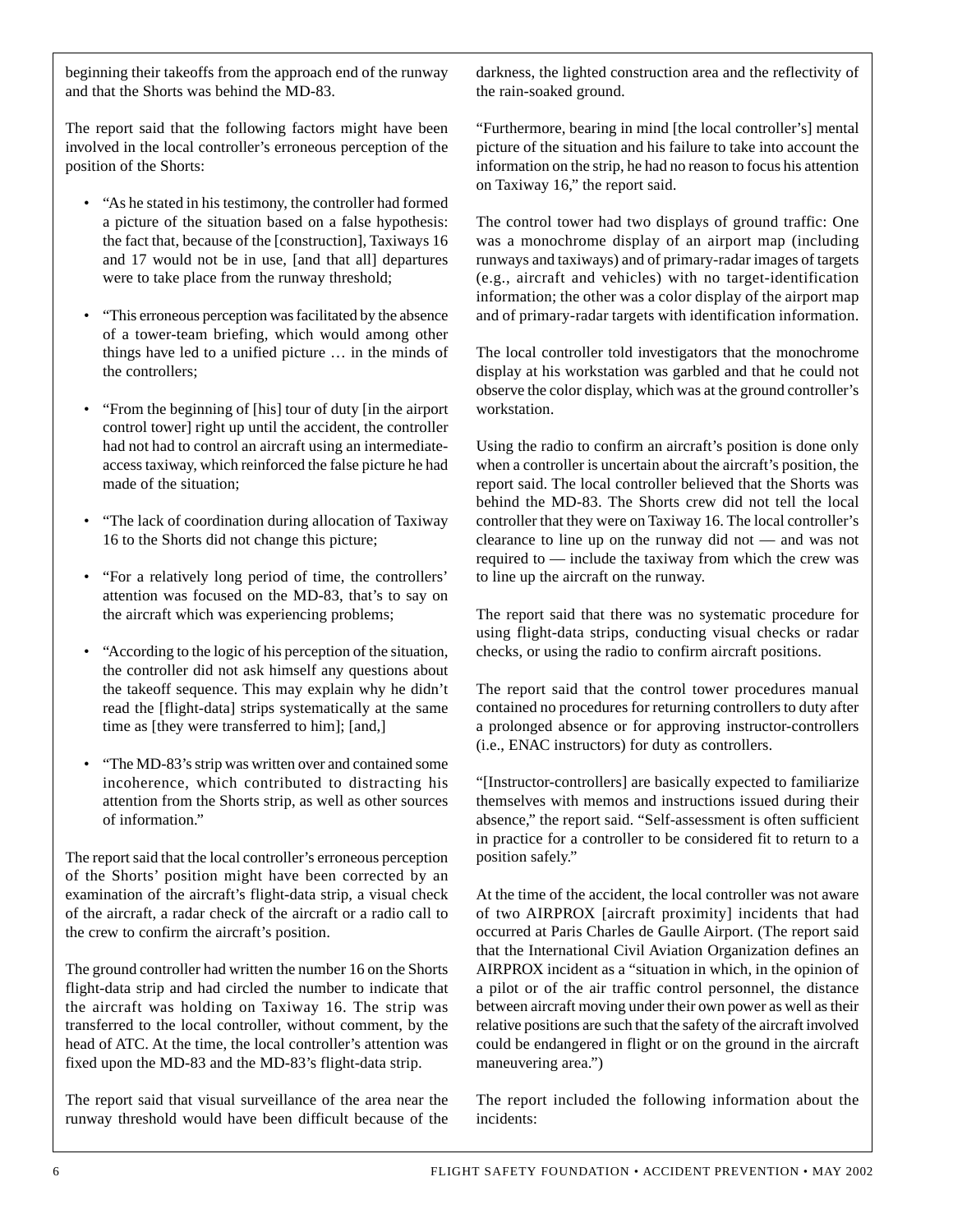- At 0217 local time Oct. 6, 1998, a Streamline Aviation Shorts 330 crew was cleared to taxi to the holding point for Runway 10 (later redesignated as Runway 08L). Three minutes later, an Air France Boeing 747 crew told the local controller that they were ready for takeoff from the holding point for Runway 10. The controller told the B-747 crew to line up on the runway and to hold for takeoff. The Shorts crew then told the controller that they were ready for line-up but did not specify the aircraft's position; the Shorts was on a taxiway 1,000 meters from the Runway 10 holding point. The controller believed that the Shorts was behind the B-747 and told the Shorts crew to line up the aircraft on the runway. The controller then cleared the B-747 crew for takeoff. The B-747 crew, however, observed the Shorts on the runway and did not begin the takeoff. The B-747 crew filed an AIRPROX incident report. The Commission Nationale de la Sécurité de la Circulation Aérienne (CNSCA; the French national air traffic safety committee) said that the causes of the incident were the following:
	- "[The Shorts crew's] noncompliance with a control instruction [i.e., to taxi to the Runway 10 holding point];
	- "[The local controller's] failure to detect the conflict, [and the controllers'] issuance of a conflicting clearance; [and,]
	- "Phraseology: When an aircraft contacts control and asks to line up, the controller must use an adequate, strict phraseology aimed at eliminating all risks of error concerning the aircraft position."
- At 1854 local time May 17, 1999, the crew of an Air France B-737 (call sign AF 766) was cleared for takeoff on Runway 08L. About 26 seconds later, the controller cleared the crew of another Air France B-737 (AF 2434) for takeoff on Runway 08L. The controller had mistaken AF 2434 for another B-737 that was behind AF 766 at the Runway 08L holding point. The AF 2434 crew told the controller that they were holding at a runway intersection ahead of AF 766. "The controller then realized [that] the line-up instruction had been given to the wrong aircraft," the report said. "He apologized, explaining that he had [misread the aircraft's flight-data strip]."

The report said that the investigations of the two incidents by CNSCA and by the National Airprox Bureau (BNA) had not been completed when the MD-83 and the Shorts collided.

"None of those present in the tower seemed to have improved their awareness as a result of these two events, or at least not sufficiently to realize that a situation of such a type was recurring," the report said.

Twenty runway incursions occurred at the airport from January 2000 through June 2000 — "sixteen of them presenting a risk of collision in the takeoff phase and four in the landing phase." The report said that the runway incursions involved the following recurring factors:

- "Aircraft cross the runway or go past a holding point;
- "Aircraft line up in front of an aircraft on takeoff or on final [approach] instead of lining up behind; [and,]
- "There is confusion in [aircraft] call signs, which leads to [aircraft movement not intended by the controller]."

The report said that a "feedback system" established by Aéroports de Paris (ADP) to collect and disseminate safety information was not completely operational or fully used at the time of the accident. The system includes collection of incident reports from controllers and pilots, and dissemination of information on significant incidents to controllers based at the Paris airports.

The report said that, except for the processing of AIRPROX incidents by CNSCA and BNA, no organized system exists for exchange of safety information among French airports or between French airports and airports in other countries.

"Feedback culture is still new in the world of ATC and is not yet completely integrated by everyone as one of the factors for the improvement of safety," the report said.

The report said, "The investigation showed the importance for safety of great precision in runway usage and the grave risks created by any misunderstanding, especially when the [airport's] procedures allow for the occasional presence of more than one aircraft on the runway. Consequently, the BEA recommends that:

- "[ADP] and the DGAC [Direction Générale de l'Aviation Civile (French civil aviation directorate)] together study all of the procedures and associated means for the simultaneous use of two different parts of a runway so as to guarantee, in all circumstances, the same level of safety as when the runway is used by only one aircraft;
- "Terminology used in practice by [ground controllers] include the systematic identification of the holding point specific to the required taxiway during the instruction to taxi towards the runway;
- "Terminology used in practice by [local controllers] include the systematic identification of the taxiway from which the aircraft must line up;
- "Terminology used in practice by [local controllers] systematically include, where a clearance is issued to line up behind a departing aircraft, the formal and unambiguous identification of said aircraft;